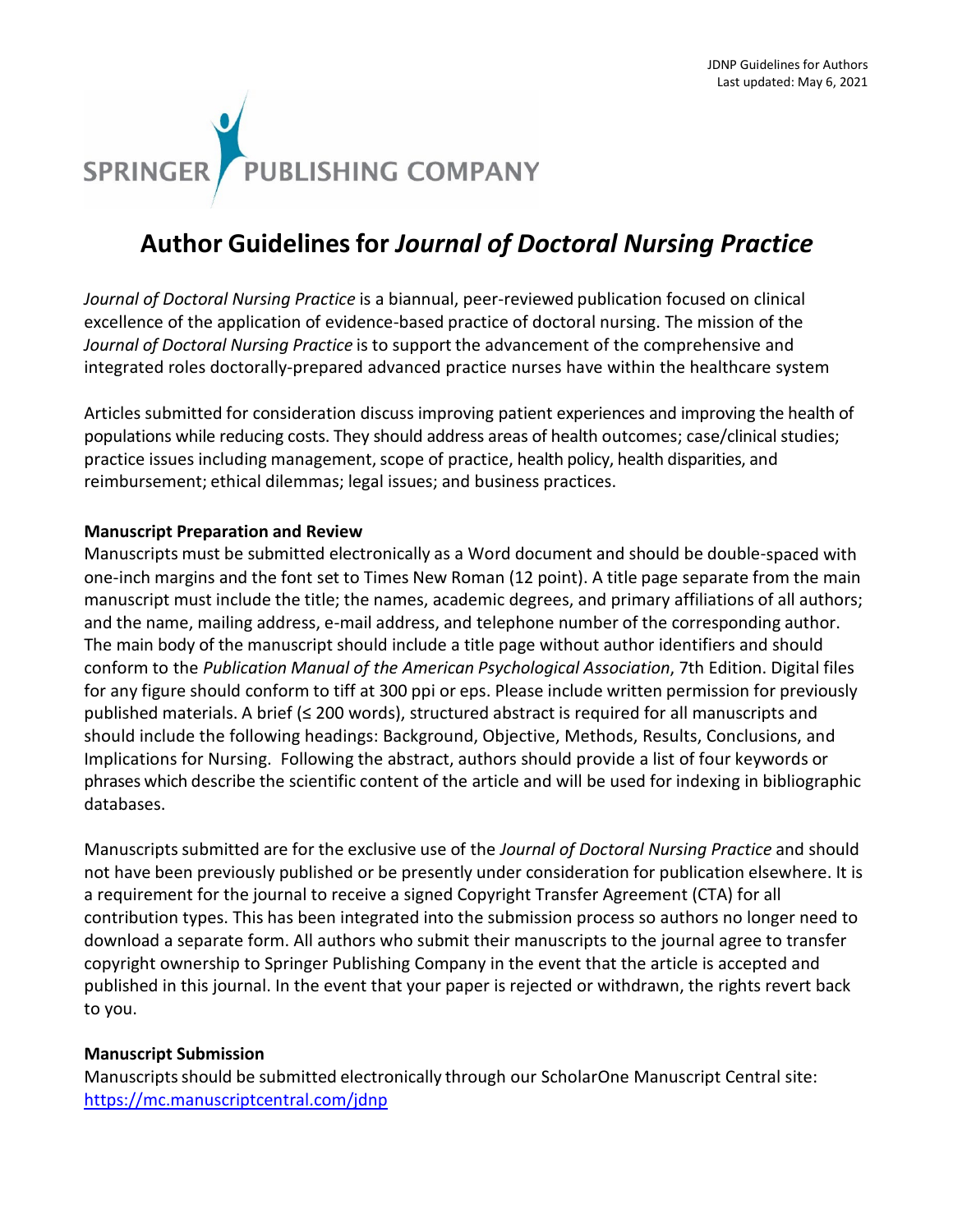# **Authors may direct queries regarding the ScholarOne system to:** Koren Thomas at

[kthomas@springerpub.com.](mailto:kthomas@springerpub.com)

## **ARTICLE TYPES**

**Quality Improvement Contribution.** These manuscripts identify a clinical practice issue and describe the generally accepted quality improvement steps to achieve the intended outcome towards clinical improvement. Authors are strongly encouraged to use SQUIRE Guidelines for quality improvement reporting (Qual Saf Health Care 2009;17(Suppl I):i13-i32). Maximum length of manuscript: 3,000 words (not including abstract, tables, figures, and references) with no more than a total of eight tables and/or figures.

**Clinical Briefs.** These manuscripts are short reports that pertain to evidence-based practice, business of practice, clinical case reports, ethics and law, health policy, education, administration/management, leadership/mentorship, or interprofessional practice. Maximum length of manuscript: 1,500 words (not including abstract, tables, figures, and references) with no more than a total of five tables and/or figures.

**Clinical Practice Contribution.** These manuscripts are full-length, expanded versions of Clinical Briefs and pertain to evidence-based practice, business of practice, clinical case reports, ethics and law, health policy, education, administration/management, leadership/mentorship, or interprofessional practice. Maximum length of manuscript: 3,000 words (not including abstract, tables, figures, and references) with no more than a total of eight tables and/or figures.

**Case Studies.** These manuscripts present cases of interest related to enhancing clinical practice. The manuscript begins with a paragraph that discusses the reason for selecting the case, which is followed by the case vignette. The remaining portion of the manuscript utilizes scholarly inquiry to define the problem and describe the underlying condition and associated challenges. Best clinical evidence for practice is presented to provide a rationale for therapeutic interventions and actions taken to resolve the case. Recommendationsfor future practice and building evidence from practice may be presented. Maximum length of manuscript: 2,500 words (not including abstract, tables, figures, references) with no more than a total of four tables and/or figures and no more than 30 references.

**Systematic Review with or without Meta-Analysis.** These manuscripts critically assess clinical topics in the literature that address factors including cause, diagnosis, prognosis, therapy, or prevention. All data sources should be searched and selected systematically for inclusion. The search, selection, and critical assessment process should be described in the manuscript. Authors are strongly encouraged to use PRISMA Guidelines to guide their reviews (Ann Intern Med 2009;151(4):264-269). For each data source, describe the type of study, population, intervention, exposure, and outcomes. Maximum length of manuscript: 3,000 words (not including abstract, tables, figures, references) with no more than a total of eight tables and/or figures and no more than 50 references.

**Original Research Contribution.** These manuscripts include intervention studies, cohort studies, observational studies, pilot studies, survey research, cost-effectiveness analyses, and decision analyses. Each manuscript should clearly state aim(s)/objective(s), hypothesis(ses), setting and sample, design